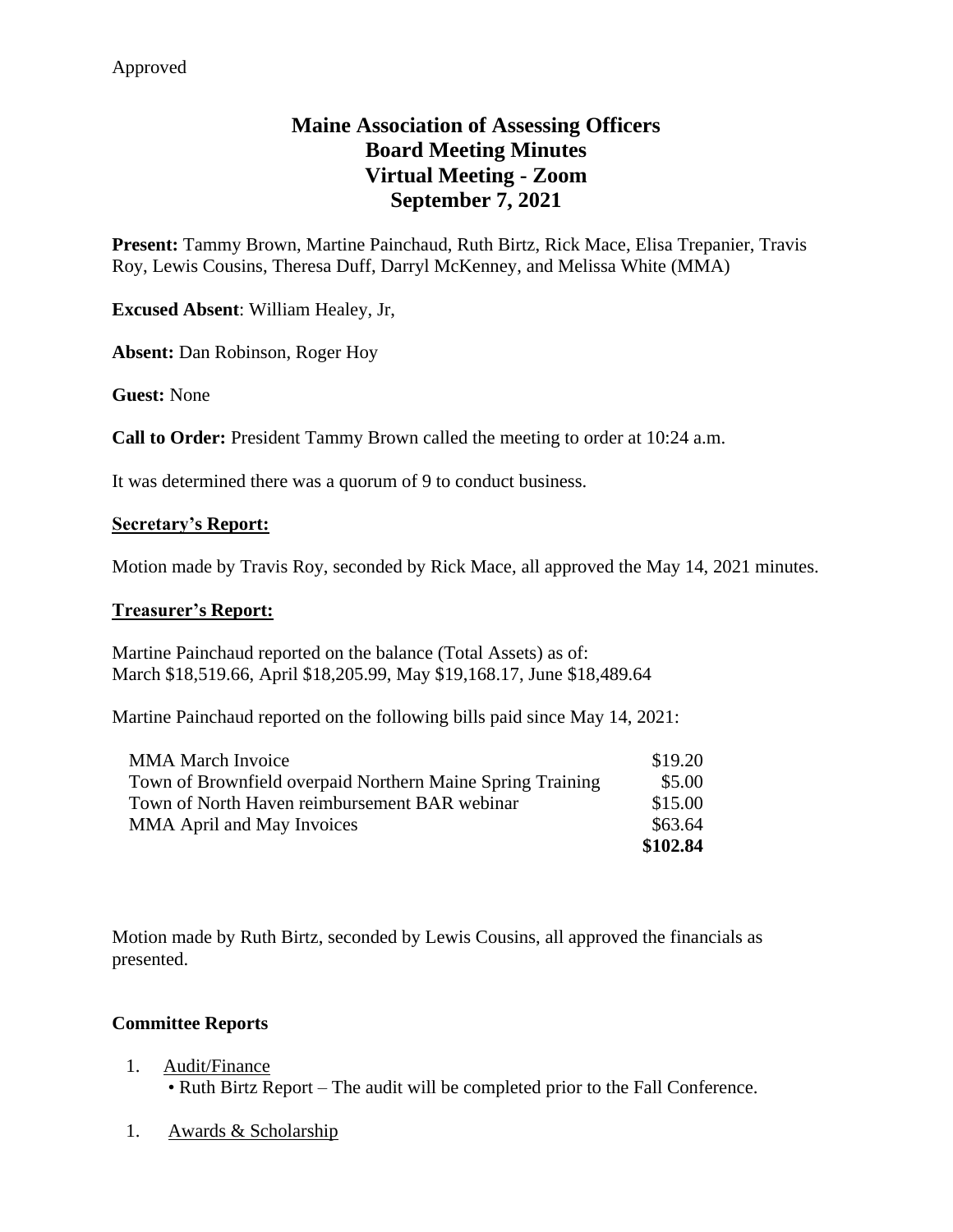• Rick Mace Report – The 2021 Assessor of the Year awardee has been chosen. The Executive Board discussed putting together a lifetime achievement award in 2022. There was one scholarship request received in May.

### 2. Calendar/Advertisers

• Lewis Cousins Report – Working on collecting funds and reaching out to advertisers for the 2022 calendar.

3. Conference

• Tammy Brown Report – The Fall Conference is September 21, 22  $\&$  24<sup>th</sup>. The website will not be ready to be presented on September 21, Bill Healey is working on a replacement session from Vision Government Solutions. There are currently 42 registered to attend. Tammy advised MAAO has received an endorsement request from Lisa Hobart for her run as IAAO Vice President – there was discussion and agreement to endorse Lisa.

Motion made by Travis Roy to write a letter of support Lisa Hobart in her run for IAAO Vice President, seconded Ruth Birtz, all approved.

4. Distance Learning

• Travis Roy Report – Looking to hold more Zoom trainings, whether through MMA or something the group offers to membership.

- 5. Education • Bill Healey Report – See conference report.
- 6. Ethics

• Travis Roy Report – There is nothing to report.

7. Executive Board

• Ruth Birtz Report – The board met prior to this meeting to choose the awardee for the 2021 Assessor of the Year award. Tammy noted if the award is ready in time, they would like to present the award in person, as was done in 2020.

8. Historian

• Darryl McKenney Report – He has some old maps going back to 1795, due to a court case and will show them at the Fall Conference.

9. Legislative

• Darryl McKenney Report – There is going to be consideration upcoming for "carbon footprint". Tammy noted that it seemed to be geared more for homeowners.

## 10. Membership

• Roger Hoy Report – Roger was absent. Tammy reported as of September 7, 2021 there were 260 paid members and 40 unpaid members, total of 300 members.

## 11. Newsletter